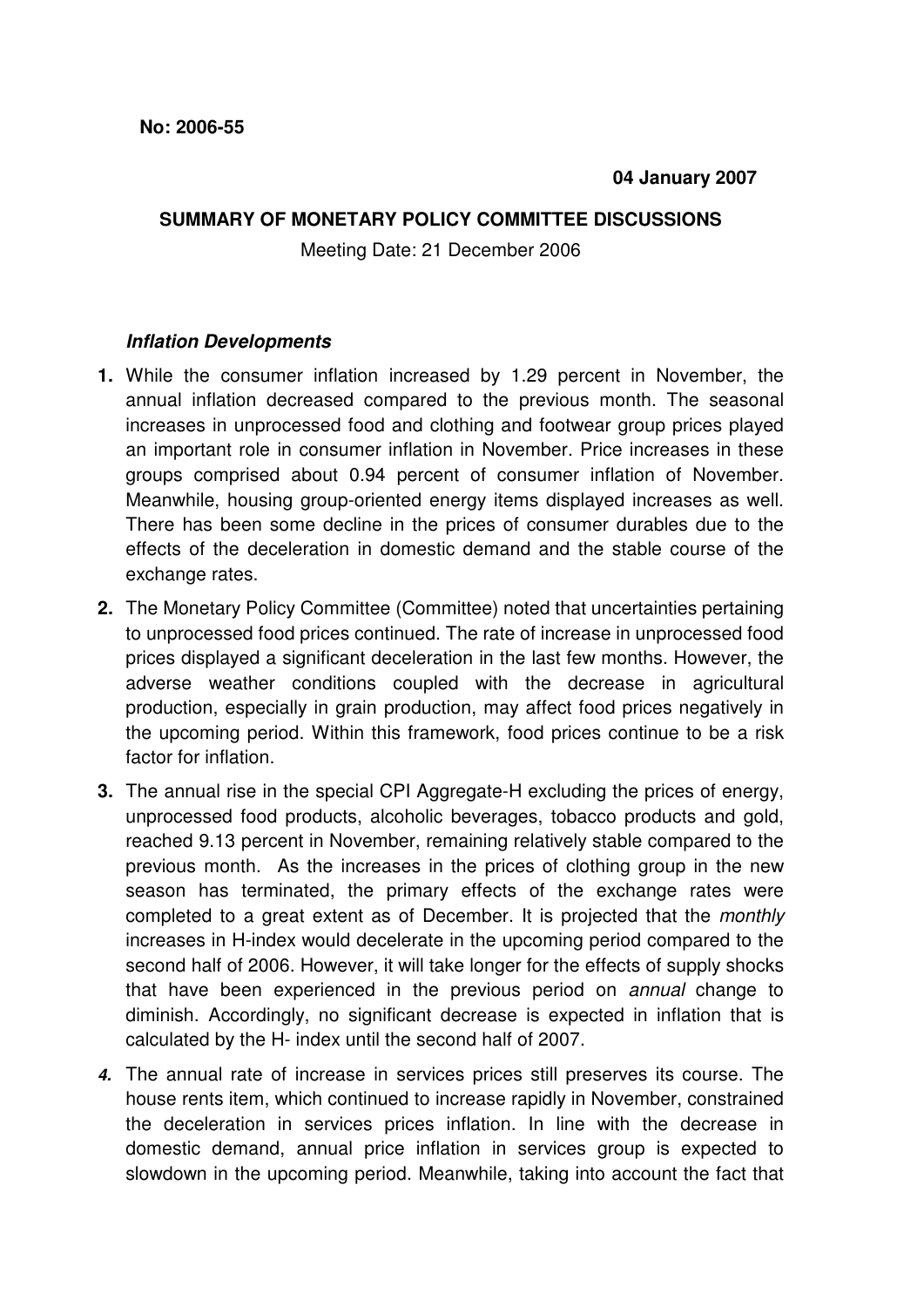the pricing behavior in services sector is highly susceptible to wages, it is believed that services prices continue to be a significant risk factor in terms of attaining the medium-term targets.

## **Factors Affecting Inflation**

- **5.** The Committee considers that recent data is broadly consistent with the outlook presented in the October Inflation Report.
- **6.** Indicators pertaining to private sector consumer demand point to a significant slowdown. The decline in expenditures especially on consumer durables and investment goods stands as an important factor in the deceleration of consumer demand. In line with the deceleration in domestic demand, annual GDP growth decreased to 3.4 percent in the third quarter, confirming our earlier projections that demand conditions would support the decline in inflation.
- **7.** The deceleration in consumer demand in the third quarter can be attributed both to the decline in consumer confidence and the fluctuations in the exchange rates. The decline in private consumption demand halted as these effects started to disappear as of the fourth quarter. Seasonally adjusted data suggest that the decline in automobile sales observed in the third quarter stopped in October-November period. The upward trend of sale of white goods continued in this period as well. Consumer credits and consumption indices indicate that the tendency to lose pace stagnated in November. The indicators in the Business Tendency Survey (BTS) related to the volume of sales in the domestic goods market and the expectations regarding the amount of new orders received from the domestic market for the next three months do not point out a slowdown in private consumption demand beyond the third quarter.
- **8.** The foreign demand remains relatively strong. Due to the fact that exports increased faster than imports in real terms in the third quarter of 2006, net exports had a favorable impact on growth. Indicators pertaining to November and December 2006 indicate that the strong course of foreign demand continues. Persistence of increases in partial productivity, continuation of the vigorous economic activity in the EU, and the Euro gaining strength against the US dollar support the increase in exports. Foreign demand is expected to keep its strong position in 2007 as well.
- **9.** The value added of the industrial sector continued to increase in the third quarter of the year with the help of strong foreign demand. Even though the rate of industrial production in October was low due to the effect of the religious holiday in Ramadan, expectations of companies operating in production industry and increase in utilization ratios in November indicate that industrial production will display a strong trend in the fourth quarter as well.
- **10.** The tightening in financing conditions, the increase in the relative prices of investment goods and the anticipation of a deceleration in domestic demand caused the investment demand to slowdown in the second half of the year.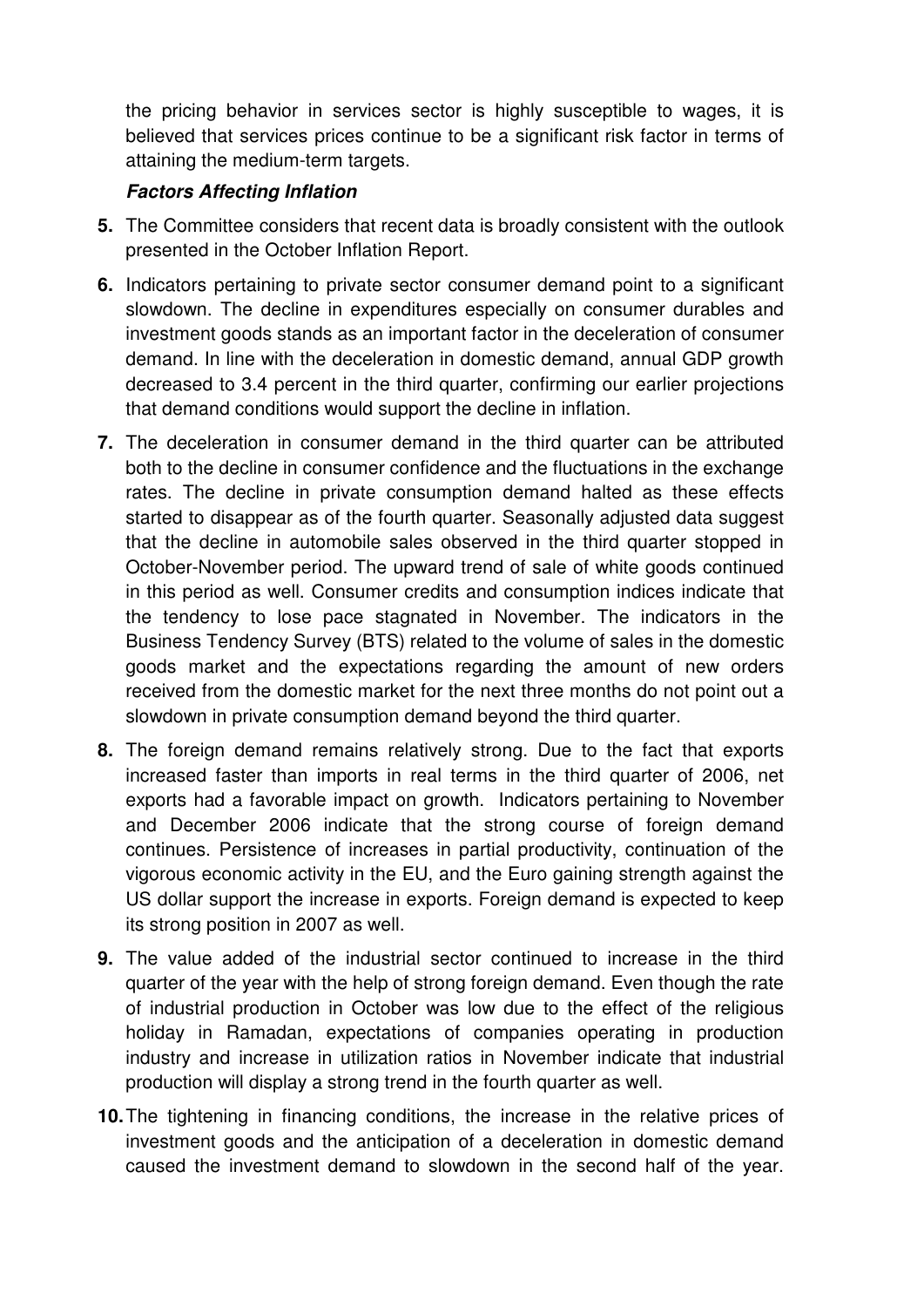Seasonally adjusted data on the imports of capital goods and sales of commercial vehicles displayed an upward trend recently, thereby indicating a possible recovery in the machinery-equipment investments in the last quarter of the year. The BTS indicators support this outlook by suggesting that there is no obvious deterioration in investment expenditure tendency for the next twelvemonth period.

- **11. Construction permit statistics point out that construction investments will** continue to grow. Even though it is remarkable that the production of non-metal minerals – which is one of the leading indicators of construction activities – has decelerated, considering the fact that exports have declined and imports have increased recently in this sector, the strong course of the construction sector is expected to persist.
- **12.** The public sector expenditures continued to increase in the third quarter of 2006 and a similar tendency is anticipated for the last quarter as well. The Committee closely monitors the effects of the adjustments in the incomes policy and the developments in non-interest public sector expenditures on inflation and inflation expectations.
- **13.** In summary, it is predicted that the deceleration in the economy will not reach the level of stagnation and the economic activity will gradually recover. In the last quarter of 2006, the level of annual growth might be low due to the high basis effect in the same period of 2005. However, owing to the relatively strong course of foreign demand and increases in public sector expenditure items, the slowdown in total demand is not expected be sharp and the annual growth rates are estimated to increase beginning from the second half of 2007.
- **14.** Productivity increases in private manufacturing industry continued in the third quarter of the year. In the last quarter, the manufacturing industry workers index is not expected to display a significant change, while the increase in production is estimated to strengthen slightly. In this framework, it is expected that the increases in productivity will persist in the last quarter of the year, as well and that unit wages in the manufacturing industry will continue to support the disinflation process.
- **15.** The expectations that the main course of inflation will be downward in the upcoming period remained strong in December, as well. The inflation expectations that displayed a scattered outlook in June and July gained a more consistent structure as of December. This development is considered to be an indicator of the diminishing uncertainties regarding inflation. Nonetheless, medium term inflation expectations continue to remain high above the targets.

## **Monetary Policy and Risks**

**16.** The current level of inflation is well above the medium term targets. It is expected that the tight stance of the monetary policy will continue to restrain the